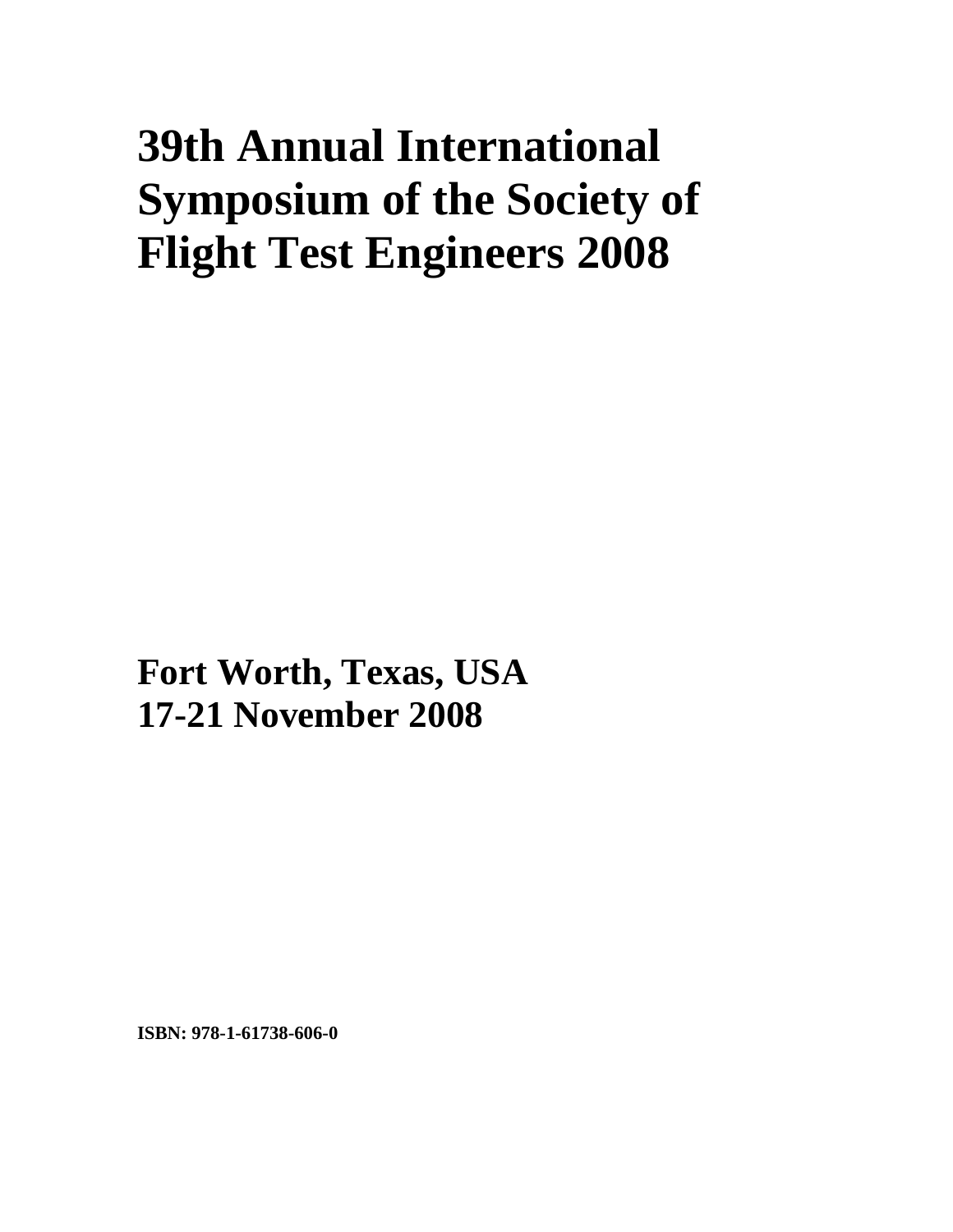**Printed from e-media with permission by:** 

Curran Associates, Inc. 57 Morehouse Lane Red Hook, NY 12571



**Some format issues inherent in the e-media version may also appear in this print version.** 

Copyright© (2008) by the Society of Flight Test Engineers All rights reserved.

Printed by Curran Associates, Inc. (2010)

For permission requests, please contact the Society of Flight Test Engineers at the address below.

Society of Flight Test Engineers 44814 N. Elm Avenue Lancaster, California 93534

Phone: 661-949-2095 Fax: 661-949-2096

www.sfte.org

## **Additional copies of this publication are available from:**

Curran Associates, Inc. 57 Morehouse Lane Red Hook, NY 12571 USA Phone: 845-758-0400 Fax: 845-758-2634 Email: curran@proceedings.com Web: www.proceedings.com